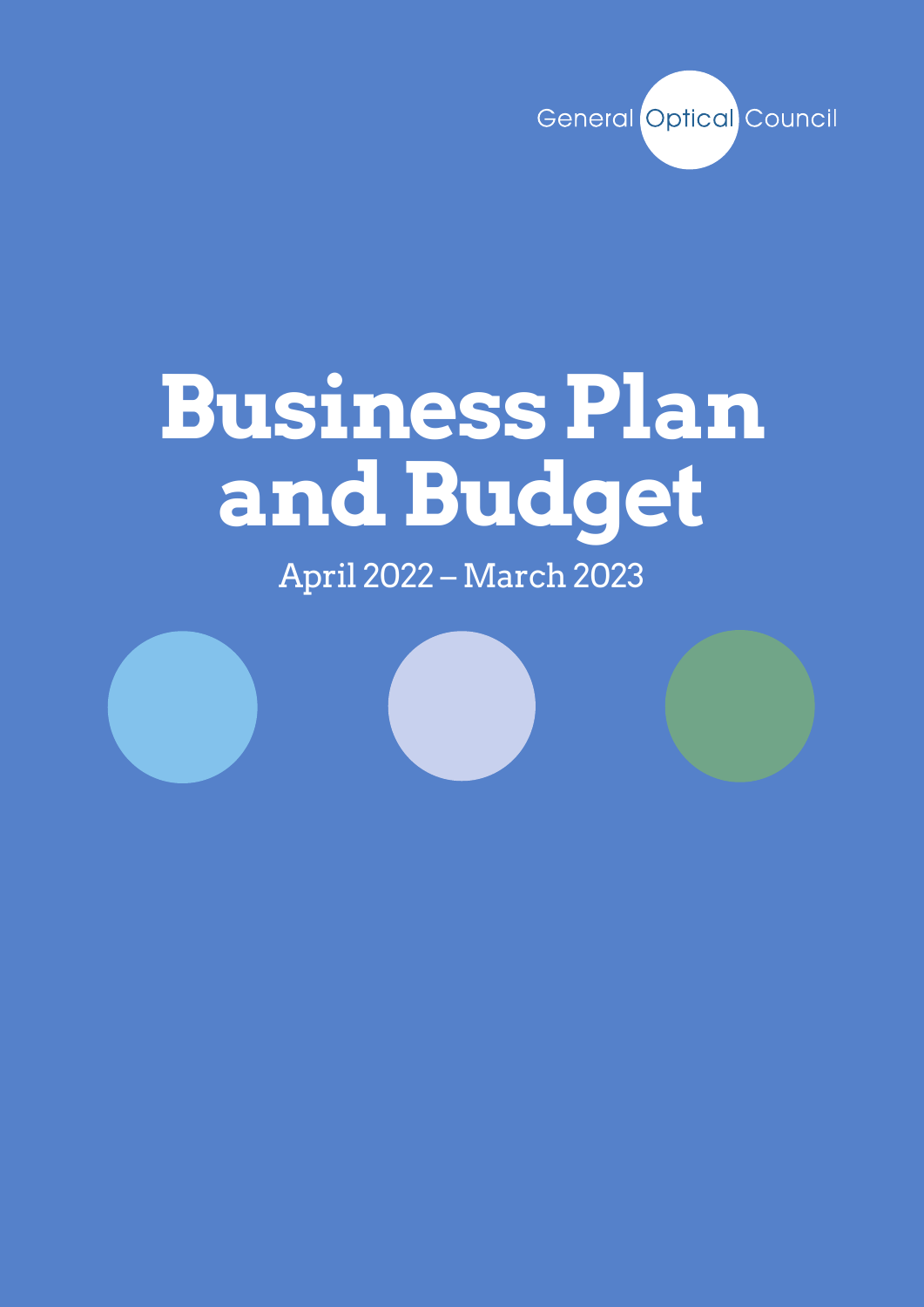# **Contents**

| Introduction                   |    |
|--------------------------------|----|
| Foreword                       |    |
| Our mission, vision and values | 5  |
| <b>Strategic objectives</b>    |    |
| 2022/23 year in view           |    |
| What will success look like?   | 10 |
| 2022/23 budget                 | 11 |

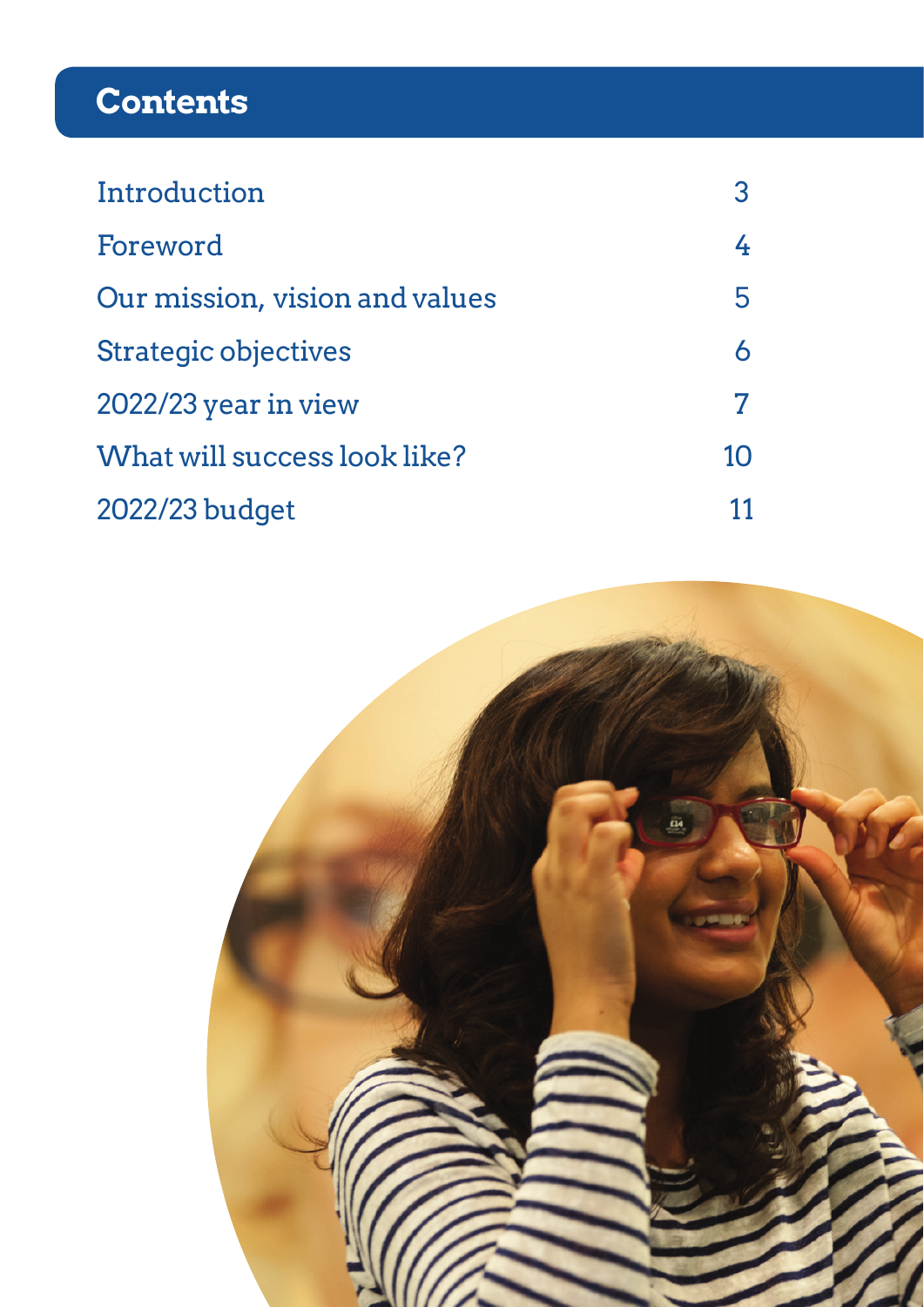## <span id="page-2-0"></span>**Introduction**

The General Optical Council (GOC) is the UK-wide regulator for optometrists and dispensing opticians, student optometrists and dispensing opticians, and optical businesses. We exist to protect the public by raising standards in the optical professions.

#### **Our regulatory functions are:**

- Setting standards for the performance and conduct of our registrants.
- Maintaining a register of individuals who are fit to practise or train as optometrists or dispensing opticians, and bodies corporate who are fit to carry on business as optometrists or dispensing opticians.
- Approving qualifications leading to registration.
- Investigating and acting where registrants' fitness to practise, train or carry on business may be impaired.

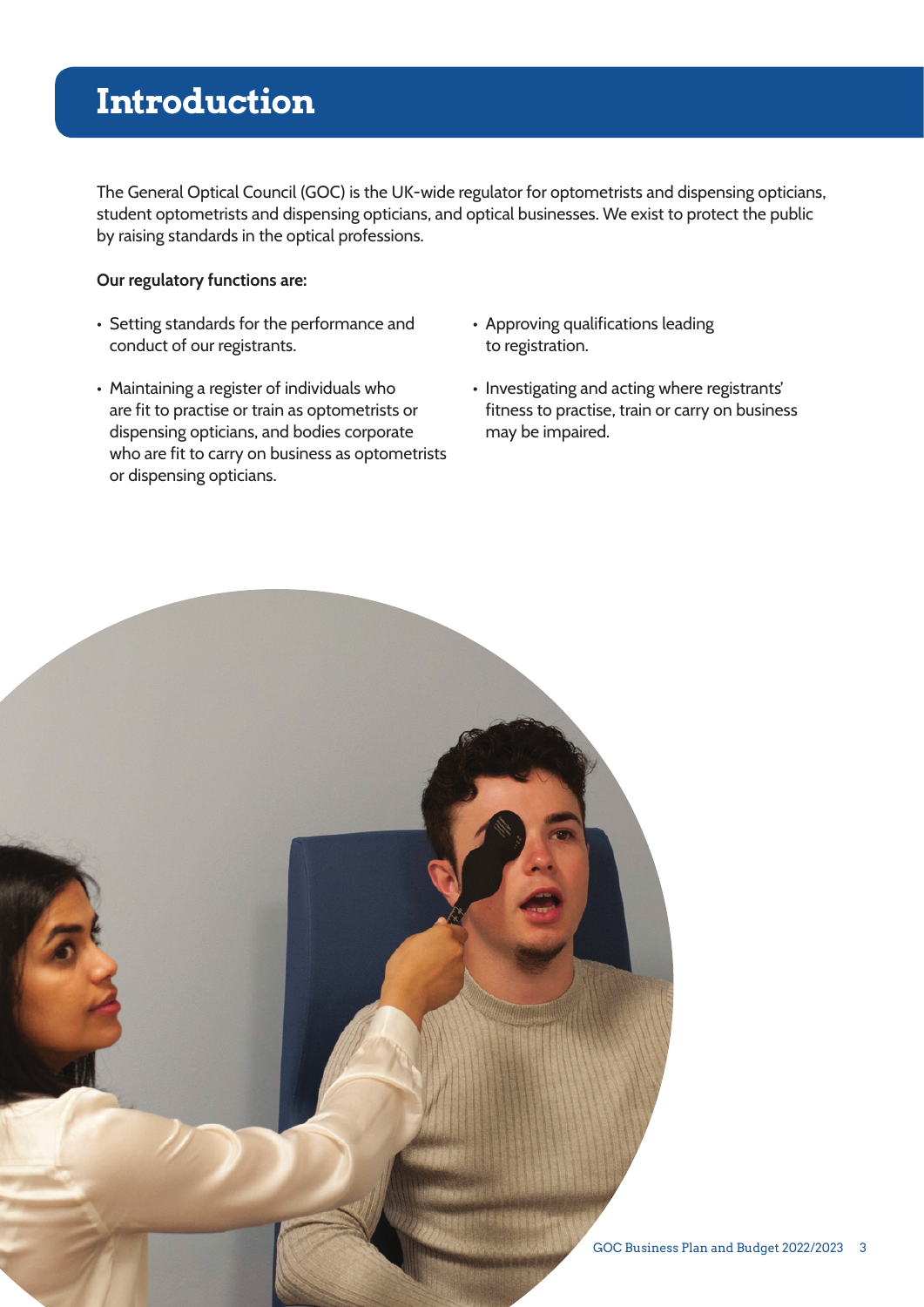### **Foreword**

As we enter the third year of our five-year strategic plan, 'Fit for the Future: 2020–2025', we do so in the knowledge that the ongoing pandemic has had an unprecedented impact upon patients, members of the public and our registrants. We know we will need to continue to be agile and empathetic in our response to emerging regulatory issues as we continue to deliver our operational functions and planned programme of work to fulfil our statutory objectives and, in doing so, protect the public.

In our 2022–2023 Business Plan, we set out an ambitious programme of work and investment in strategic projects aligned to our five-year strategic plan. We will continue to work with the sector, universities, and education providers as we take forward the implementation of our broadscale changes to the qualifications we approve. In January 2022, we launched our new three-year Continuing Professional Development (CPD) scheme and closed down our old Continuing Education and Training (CET) scheme, so it is right that in this year's Business Plan we apply effort to support registrants' engagement in our new approach to professional development and arrangements for registrant review and CPD providers' audit.

We finally launched the modern and refreshed GOC website after much delay alongside our new CRM system, making it easier for registrants to engage with our enhanced services. This year, we plan to revitalize our approach to communications with an enhanced focus on engagement and co-production, critical to the success of the delivery of our strategic plan, as well as continuing to communicate key information that is clear, relevant, and timely to optical professionals, patients and stakeholders.

We will continue to realise the benefits of our investment in the GOC Refresh and the establishment of our new Change Directorate in the acceleration of our investment in our IT capability, the development of our People Plan and the implementation of our new customer care and engagement strategy, whilst continuing to support our registrants to deliver excellent eye care with our full range of businessas-usual activities.

Our recent success in reducing the fitness to practise (FtP) caseload has been driven by focusing on the right cases and dealing with those cases more appropriately. Over the course of the coming year, we expect that to translate into improved end-to-end timescales enabling us to invest resource in activities that prevent things from going wrong in the first place. Our FtP learning bulletin continues to be welcomed by our registrants.

Last year, the Covid-19 emergency remained at the forefront of our work and inevitably this resulted in our need to be more agile by accelerating some aspects of our strategy and delaying others. We will use the surplus generated by delays and savings in some of our planned 2021/22 activity to improve operations and invest in strategic projects in 2022/23, enhancing our services for public benefit in line with our strategic plan and our vision of being recognised for delivering world-class regulation and excellent customer service.

Finally, we will continue to put GOC values, our public duty to progress equality, diversity and inclusion, as well as our commitment to become an anti-racist organisation, at the heart of all we do.

I look forward to working with all our stakeholders to deliver this ambitious programme of work for the year ahead.

#### **Leonie Milliner, Chief Executive and Registrar**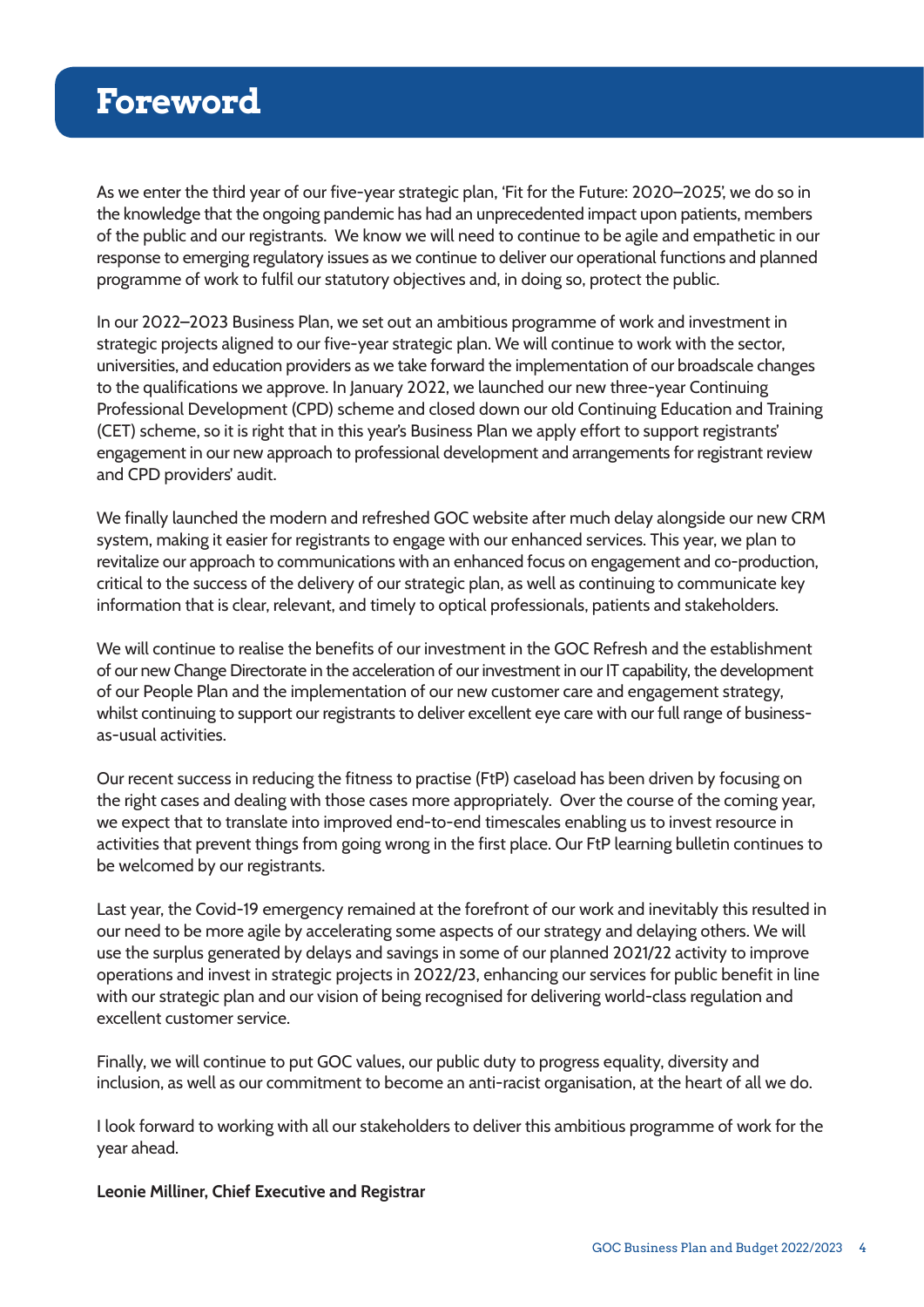#### <span id="page-4-0"></span>**Our mission, vision and values**

Our '**Fit for the Future**' strategy for 1 April 2020 to 31 March 2025 describes what we plan to do over the next five years to achieve our vision of being recognised for delivering world-class regulation and excellent customer service.



## **Our values**

The interests of patients and the general public are at the heart of all we do, and we aspire to the timeless seven (Nolan) public sector principles of public life (selflessness, integrity, objectivity, accountability, openness, honesty and leadership).

Our values underpin the way we work with each other, and with the public, our registrants and partner organisations:

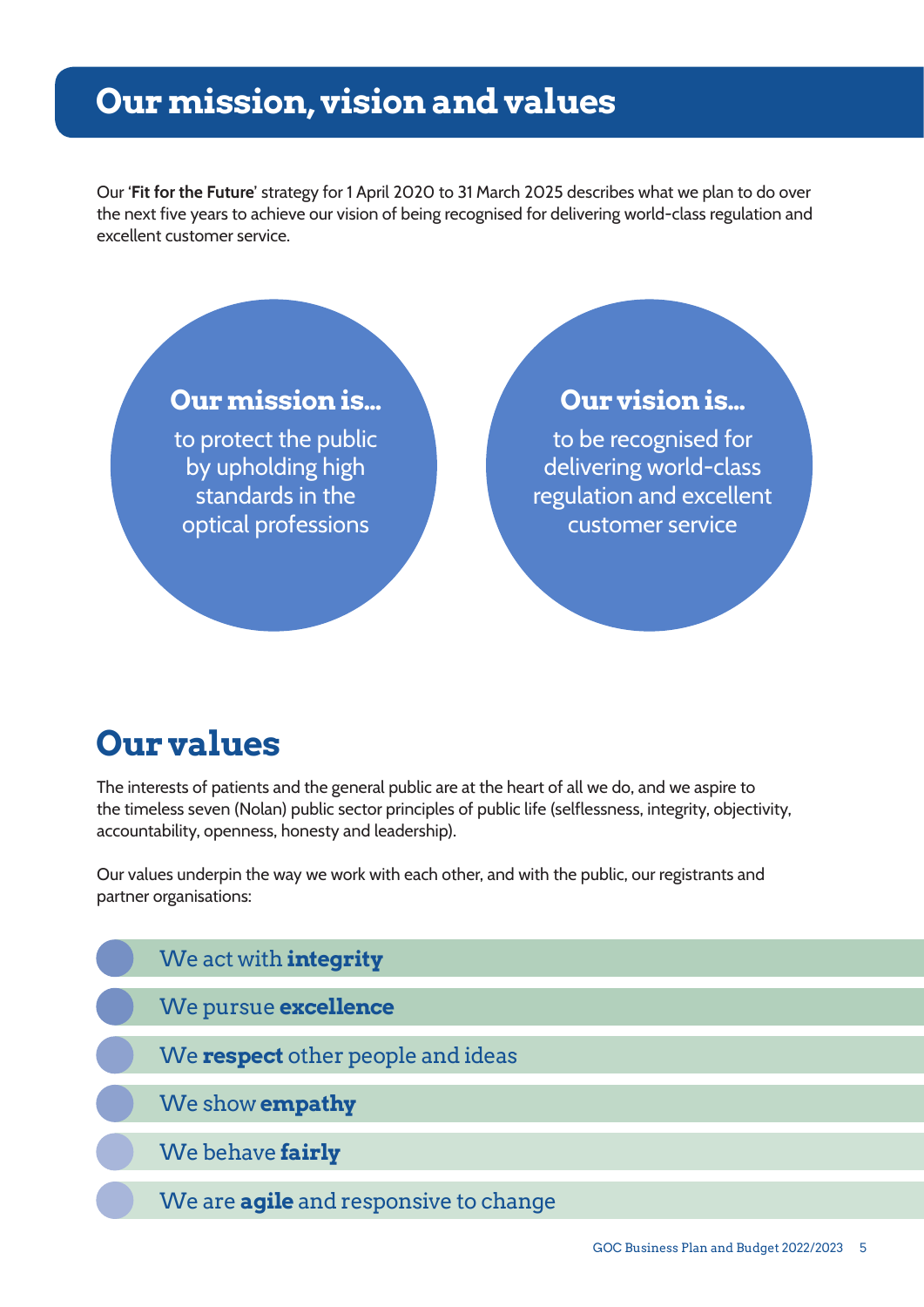## <span id="page-5-0"></span>**Strategic objectives**

Our priorities are organised under three overarching strategic objectives:

#### Delivering **world-class regulatory practice**

**Transforming customer service**

Building a culture of **continuous improvement**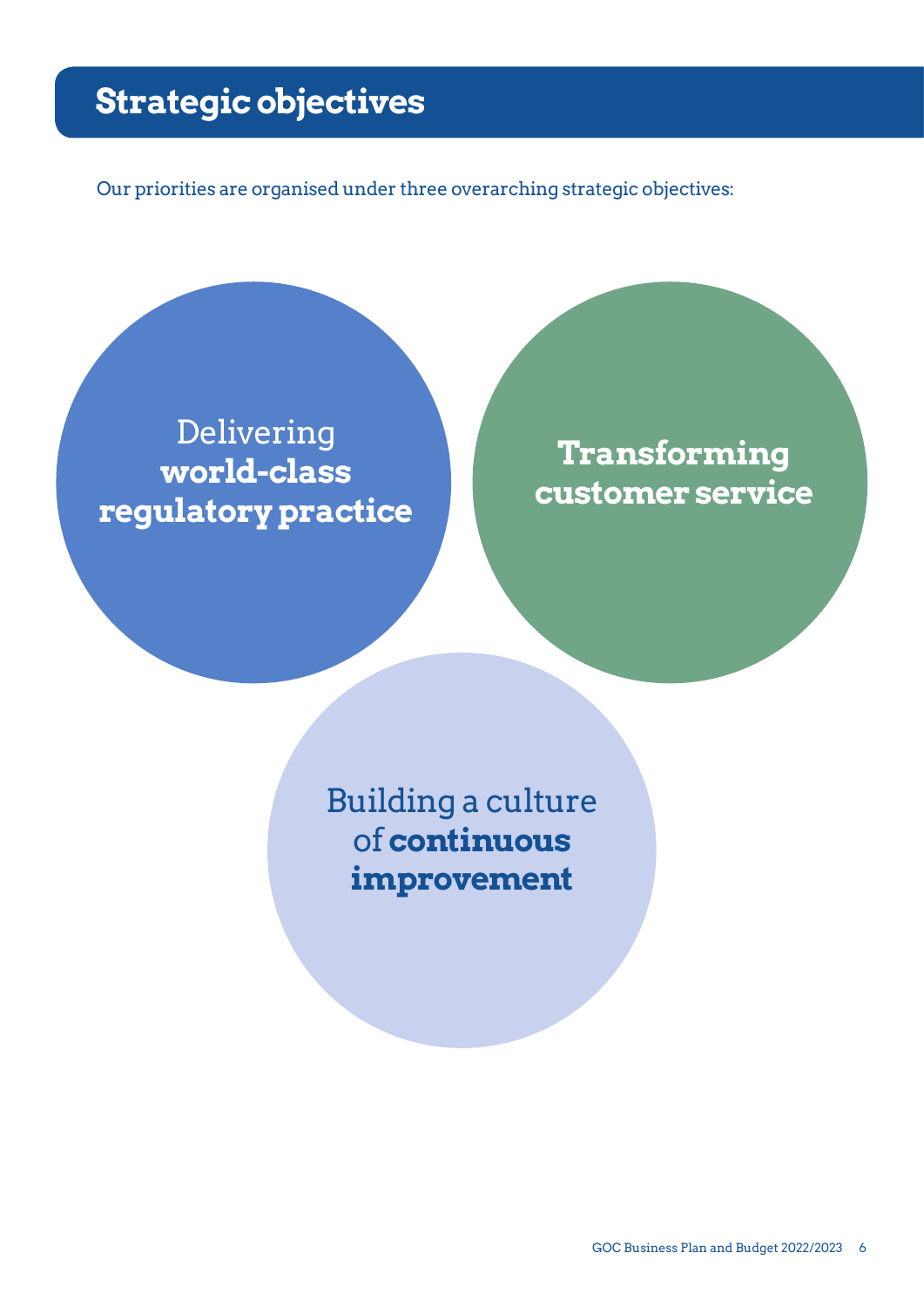This Business Plan sets out our work programmes, milestones and high-level outputs that we plan to deliver alongside our business-as-usual activity in 2022/23 in order to deliver our three strategic objectives. We plan to achieve a break-even position in relation to our business-as-usual, while investing some of our reserves in strategic projects.

## **Work programmes**

Below we outline the key programmes of work and strategic projects that we plan to undertake in 2022/23 and when they will occur. When the timing provides a single date, i.e., December 2023, this describes the date when the activity or project is expected start, or to be completed. When the timing provides a date range, i.e., April 2022 – June 2022 this describes the period in which we expect the activity or project to commence or to be completed. Some work programmes and strategic projects will take longer than a single year to complete, and some projects have already started but have yet to be completed. This is indicated below with a longer date range than the 2022/23 Business Plan.

| Strategic Objective One - Delivering world-class regulatory practice                                                                                                          |                             |                               |  |  |  |  |  |
|-------------------------------------------------------------------------------------------------------------------------------------------------------------------------------|-----------------------------|-------------------------------|--|--|--|--|--|
| <b>Activity</b>                                                                                                                                                               | <b>Start</b>                | Finish                        |  |  |  |  |  |
| Develop business cases for any legislative reform<br>following the GOC call for evidence, including<br>any additional research required or development<br>of policy positions | <b>July 2022</b>            | <b>March 2023</b>             |  |  |  |  |  |
| Develop and consult on new standards of practice,<br>taking account of the outcome of the call for<br>evidence and legislative reform consultations                           | October 2022                | <b>March 2023</b>             |  |  |  |  |  |
| Publish and implement new education and<br>training requirements for GOC post-registration<br>approved specialty qualifications                                               | March 2022 and<br>June 2022 | 2024/25 and<br>beyond to 2026 |  |  |  |  |  |
| Implement new education and training requirements<br>for approved qualifications leading to registration<br>as an optometrist or a dispensing optician                        | March 2021<br>(Ongoing)     | 2024/25 and<br>beyond to 2028 |  |  |  |  |  |
| Commission longitudinal research to<br>measure the impact of the new education<br>and training requirements                                                                   | January 2023                | <b>March 2023</b>             |  |  |  |  |  |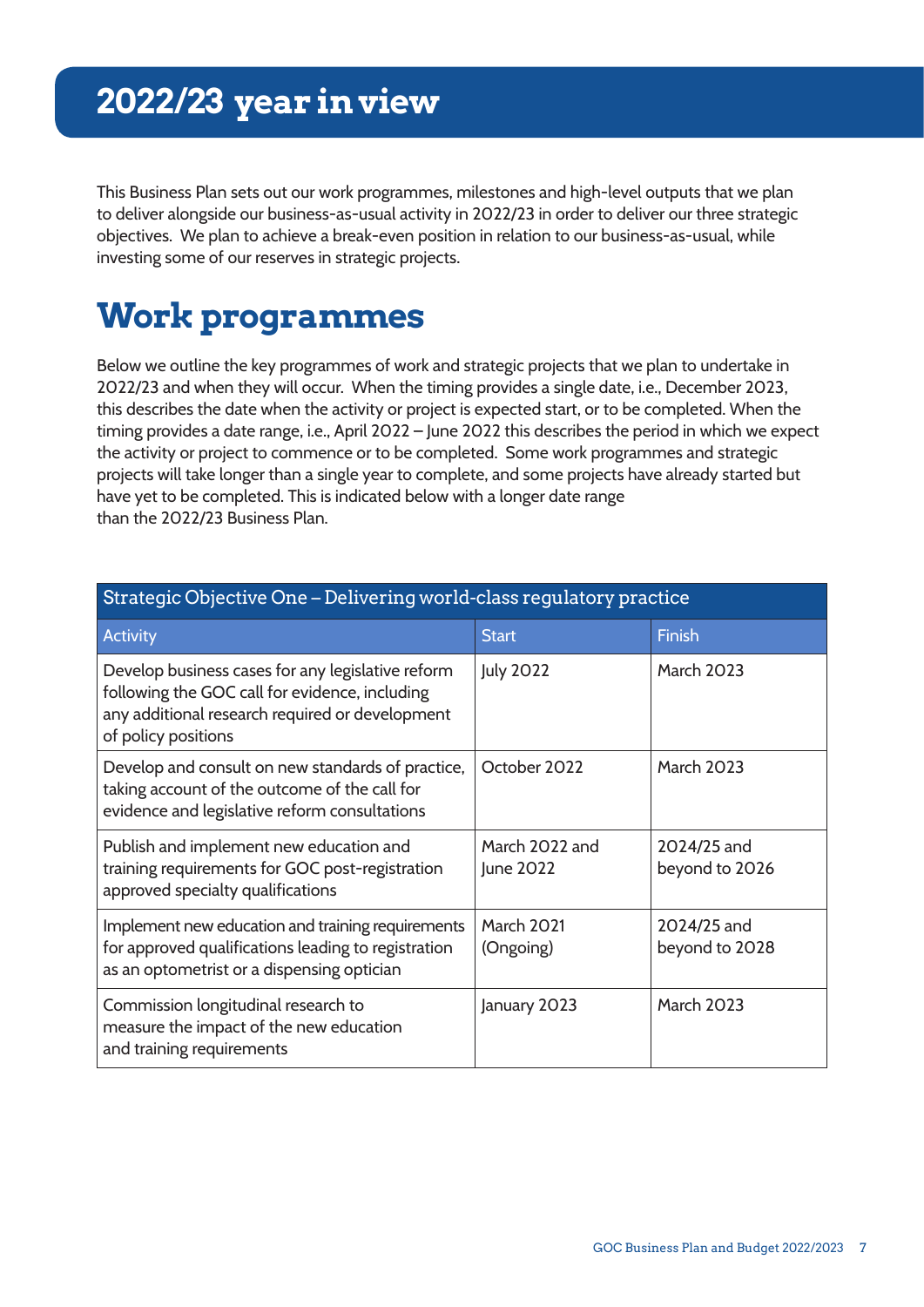| Strategic Objective One - Delivering world-class regulatory practice                                                                                                                                                          |                           |                   |  |  |  |  |
|-------------------------------------------------------------------------------------------------------------------------------------------------------------------------------------------------------------------------------|---------------------------|-------------------|--|--|--|--|
| <b>Activity</b>                                                                                                                                                                                                               | <b>Start</b>              | Finish            |  |  |  |  |
| Commission knowledge hub/ information<br>exchange to support providers and potential<br>providers of post-registration approved<br>qualifications in their design of qualifications<br>to meet our new education requirements | September 2022            | December 2022     |  |  |  |  |
| Develop and consult on changes to non-UK<br>registration scheme to ensure alignment with<br>new education and training requirements                                                                                           | September 2022            | <b>March 2023</b> |  |  |  |  |
| Implement new CPD scheme, including audit<br>and portfolio review                                                                                                                                                             | January 2022<br>(Ongoing) | December 2024     |  |  |  |  |
| Engage with DHSC's planned programme of<br>regulatory reform                                                                                                                                                                  | January 2022<br>(Ongoing) | <b>March 2023</b> |  |  |  |  |
| Develop business case for workforce data<br>modelling/data analysis                                                                                                                                                           | April 2022                | <b>July 2022</b>  |  |  |  |  |

| Strategic Objective Two - Transforming customer service                                                                   |                           |                   |  |  |  |  |  |
|---------------------------------------------------------------------------------------------------------------------------|---------------------------|-------------------|--|--|--|--|--|
| <b>Activity</b>                                                                                                           | <b>Start</b>              | <b>Finish</b>     |  |  |  |  |  |
| Develop and implement a customer care and<br>engagement strategy, working with both internal<br>and external stakeholders | May 2022                  | May 2023          |  |  |  |  |  |
| Review the effectiveness of our<br>governance structure                                                                   | April 2022                | <b>July 2022</b>  |  |  |  |  |  |
| Development and launch of new MyGOC website<br>for registrants based on Microsoft 365                                     | January 2022<br>(Ongoing) | December 2024     |  |  |  |  |  |
| Publish FtP learning bulletins                                                                                            | April 2022                | <b>March 2023</b> |  |  |  |  |  |
| Review communications strategy and launch<br>revised corporate branding                                                   | <b>July 2022</b>          | December 2022     |  |  |  |  |  |
| Review and implement new illegal practice<br>strategy and protocol                                                        | April 2022                | September 2022    |  |  |  |  |  |
| Project to automate registration processes                                                                                | January 2021 (Ongoing)    | <b>March 2023</b> |  |  |  |  |  |
| Scope, develop and implement replacement of<br>existing phone system                                                      | May 2022                  | December 2022     |  |  |  |  |  |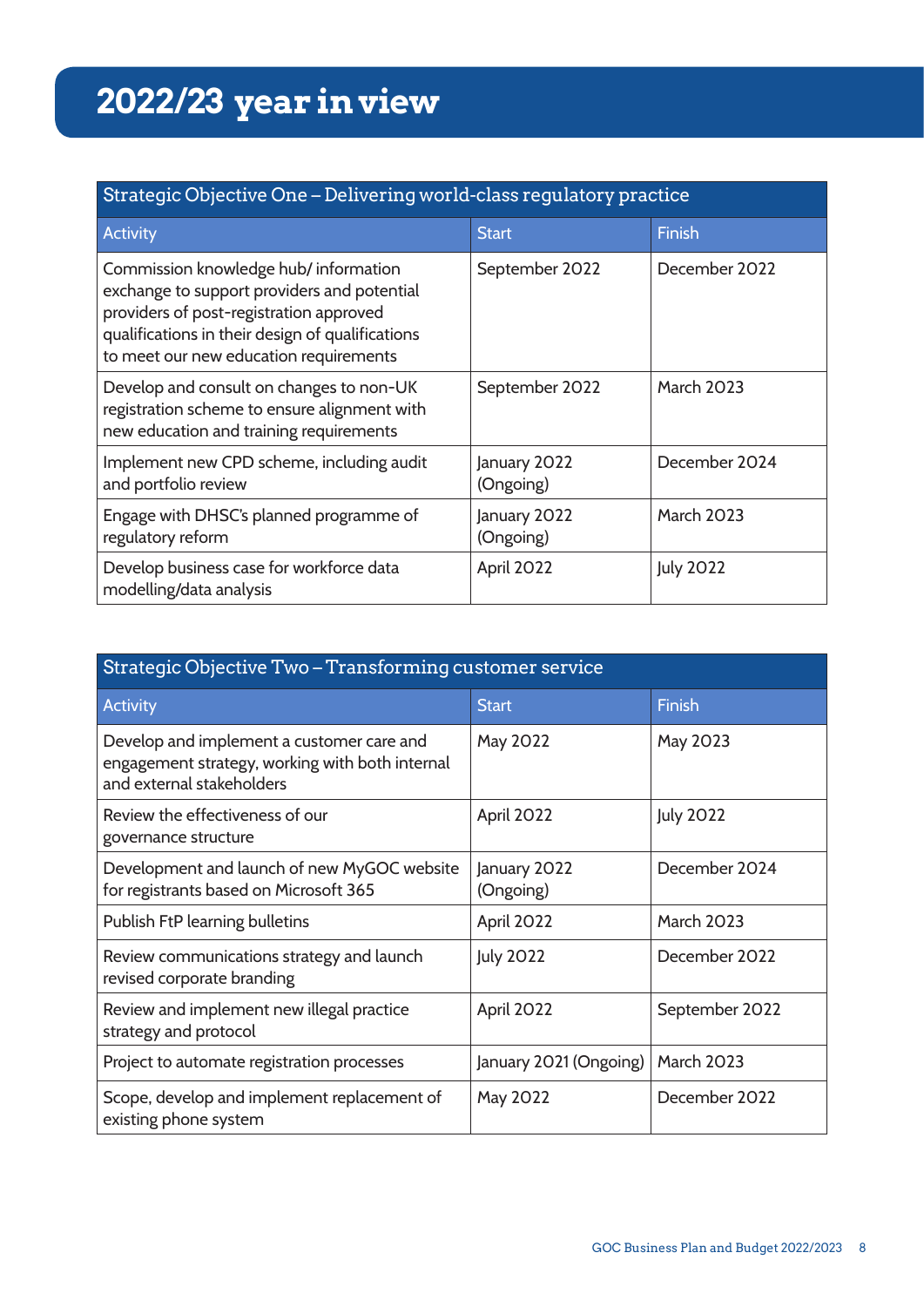#### Strategic Objective Three – Building a culture of continuous improvement

| <b>Activity</b>                                                                                                                                                                                                               | <b>Start</b>        | Finish               |
|-------------------------------------------------------------------------------------------------------------------------------------------------------------------------------------------------------------------------------|---------------------|----------------------|
| Develop and implement a secure portal to share<br>information with external parties involved in<br>fitness to practise, registration and qualification<br>approval and quality assurance as well as Council<br>and committees | <b>May 2022</b>     | January - March 2025 |
| Development of CRM to support<br>regulatory functions                                                                                                                                                                         | April - June 2022   | January - March 2025 |
| Develop and implement a fitness to practise case<br>management system                                                                                                                                                         | April 2022          | April 2023           |
| Develop a business case to review data collection<br>of different groups of registrants' protected<br>characteristics to better inform regulatory policy<br>and assessment of impact                                          | <b>March 2022</b>   | March 2023           |
| Develop and test business case / feasibility study<br>for clinical performance coaching (or similar) for<br>cases that do not meet the regulatory threshold                                                                   | September 2022      | <b>March 2023</b>    |
| Develop and implement a three-year<br>management development programme                                                                                                                                                        | June 2021 (Ongoing) | January - March 2024 |
| Review of GOC premises and<br>working environment                                                                                                                                                                             | April - June 2022   | January - March 2025 |
| Archive management project to reduce historic<br>paper records                                                                                                                                                                | June 2022           | March 2023           |
| Develop and implement a People Plan                                                                                                                                                                                           | June 2020 (Ongoing) | January - March 2023 |
| Review, implement and embed a flexible<br>hearings process                                                                                                                                                                    | <b>March 2022</b>   | January - March 2023 |
| Review of internal banking and<br>accounting procedures                                                                                                                                                                       | June 2021 (Ongoing) | January - March 2024 |
| Develop a business case for a new systems<br>solution for human resources and finance                                                                                                                                         | September 2022      | <b>March 2023</b>    |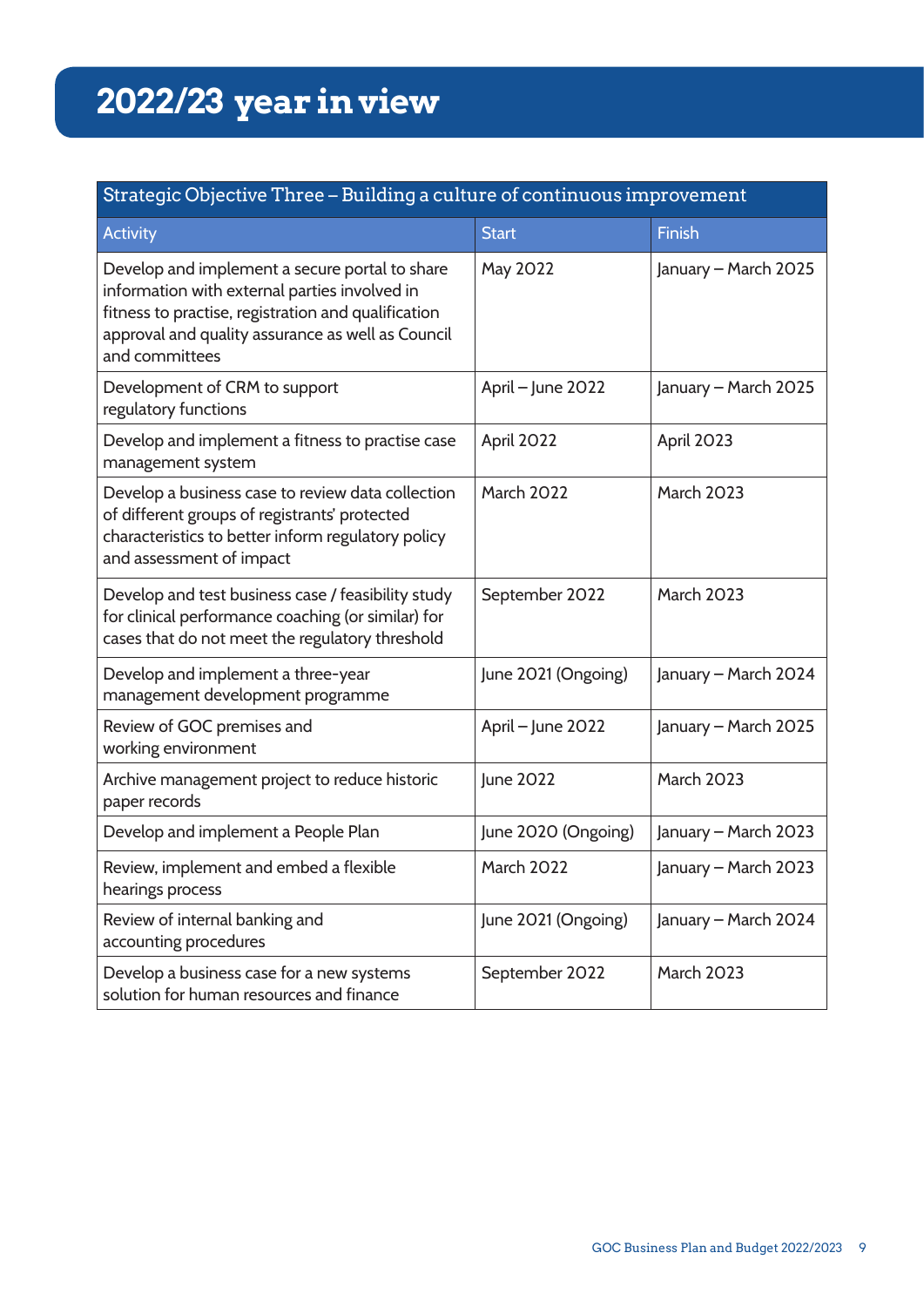#### We will measure our success through the following high-level outcomes:

In aspiring to be world-class we should be rated highly by the Professional Standards Authority. We will aim to meet all their standards but will not let this get in the way of trying new and innovative approaches to regulation.

We should also retain the confidence of the optical professions and we will measure this through an annual registrant survey and regular stakeholder survey, looking, for example, at the extent to which we follow our values including behaving fairly, acting with integrity and pursuing excellence.

Public confidence in the professions we regulate is already strong and we expect this to be maintained if we are to uphold high standards. By protecting the public, we are also protecting the reputation of the optical professions. We have instigated an annual public perceptions survey and will continue this throughout the period of this plan.

We expect customer satisfaction with the GOC to increase if we deliver on our customer care and engagement strategy. We do not have a robust baseline and will prioritise the development of this as part of the development of our customer care and engagement strategy in 2022/23, with an emphasis on patients, the public and registrants.

We will measure success on a business-as-usual basis quarterly at senior management team and at Council, providing success measure indicators, RAG rated progress reporting and an indication of changes which have occurred from the previous quarter.

| <b>Quarterly Performance</b><br><b>Dashboard - 2022/23</b>                              |    |                |                | <b>Better than last quarter</b><br>Roughly same as last quarter<br>Worse than last quarter |                                                                                                                                                                    | Off track<br>At risk<br>On track |                |                |                |
|-----------------------------------------------------------------------------------------|----|----------------|----------------|--------------------------------------------------------------------------------------------|--------------------------------------------------------------------------------------------------------------------------------------------------------------------|----------------------------------|----------------|----------------|----------------|
| Finance                                                                                 |    |                |                | Customer                                                                                   |                                                                                                                                                                    |                                  |                |                |                |
| <b>Budget:</b> Operate within budget $-$<br>Tolerance is ±10                            | Q1 | Q <sub>2</sub> | Q <sub>3</sub> | Q4                                                                                         | FtP timely updates: Customers who<br>recieve an update every 12 weeks                                                                                              | Q1                               | Q <sub>2</sub> | Q <sub>3</sub> | Q4             |
| <b>Reserves:</b> Operate within or reserves<br>policy - Tolerance is ±10%               | Q1 | Q <sub>2</sub> | Q <sub>3</sub> | Q4                                                                                         | <b>Registration: Application forms</b><br>completed - Target is ≤90%                                                                                               |                                  | Q <sub>2</sub> | Q <sub>3</sub> | Q <sub>4</sub> |
| <b>Change: Deliver agreed planned</b><br>strategic investment - Tolerance is ±10%       | Q1 | Q <sub>2</sub> | Q <sub>3</sub> | Q4                                                                                         | Education quality of CPD provision:<br>Target is ≤90%                                                                                                              | Q1                               | Q <sub>2</sub> | Q <sub>3</sub> | Q4             |
| People                                                                                  |    |                | Performance    |                                                                                            |                                                                                                                                                                    |                                  |                |                |                |
| Investment in people: Planned events<br>realised – Target is $\leq 90\%$                | Q1 | Q <sub>2</sub> | Q <sub>3</sub> | Q4                                                                                         | <b>FtP Timeliness:</b> FtP cases resolved within<br>78 weeks (rolling medium) – Target is<br>≤60\%                                                                 | Q1                               | Q <sub>2</sub> | Q <sub>3</sub> | Q4             |
| <b>Turnover:</b> Staff turnover $-$ Target is $\leq$ 17%<br>(exluding FTCs ending)      | Q1 | Q <sub>2</sub> | Q <sub>3</sub> | Q4                                                                                         | <b>Education: Approved qualifications</b><br>adapted to meet new education and<br>training requirements - Target is 100%<br>by September 2025 (apart from CoO SfR) | Q1                               | Q <sub>2</sub> | Q <sub>3</sub> | Q4             |
| Vacancy Rate: Staff vacancies - Target<br>is ±10% of total headcount (not FTE)          | Q1 | Q <sub>2</sub> | Q <sub>3</sub> | Q4                                                                                         | Registration Quality & Accuracy: Overall<br>$accuracy - Target$ is $\leq 98\%$                                                                                     | Q1                               | Q <sub>2</sub> | Q <sub>2</sub> | Q4             |
| Engagement Index: Staff engagement<br>$score - Target$ is to achieve an<br>upward trend | Q1 | Q <sub>2</sub> | Q <sub>3</sub> | Q4                                                                                         |                                                                                                                                                                    |                                  |                |                |                |

Council will receive the following, updated balanced scorecard report quarterly: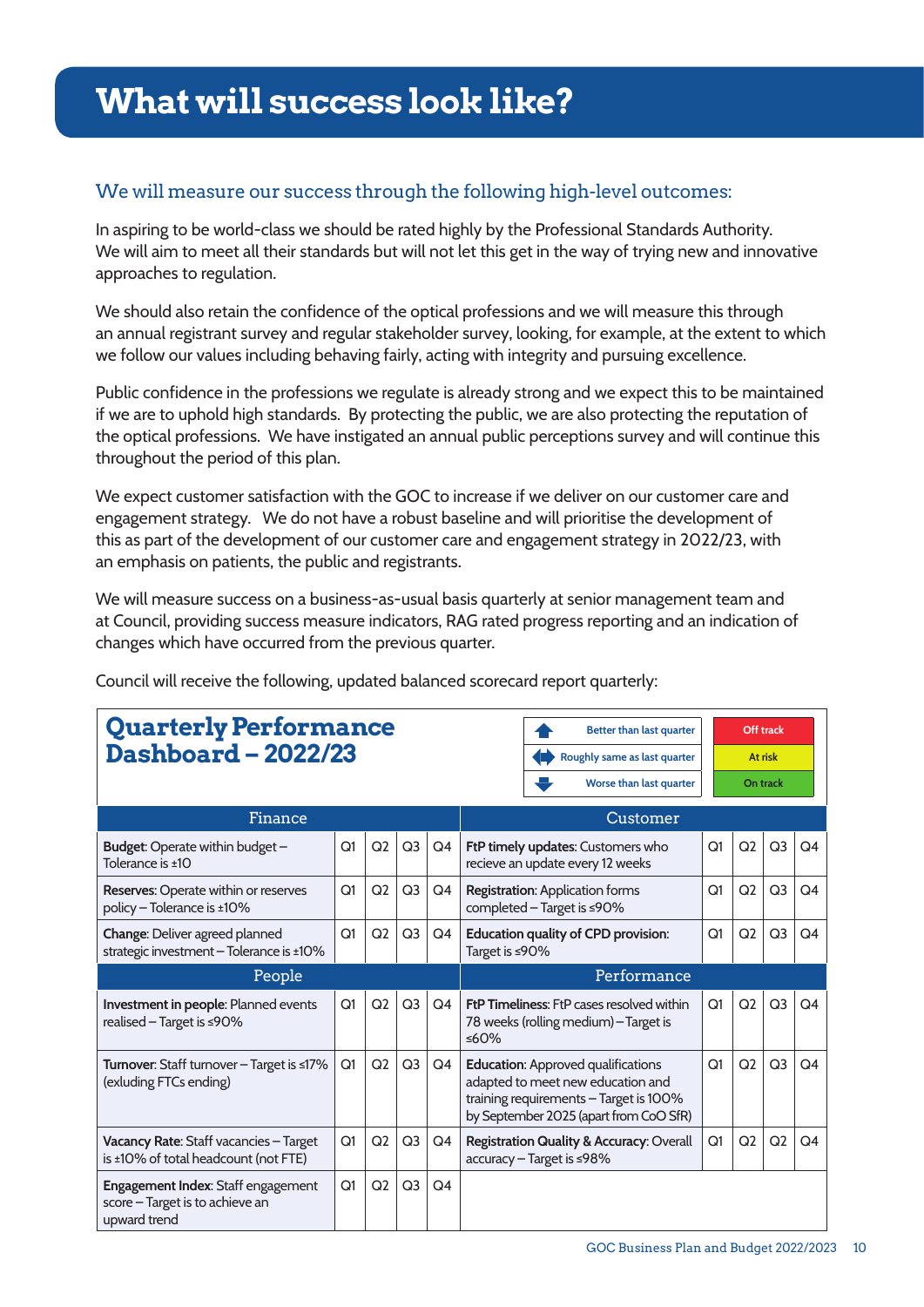# **Contents 2022/23 budget**

|                                                | $2022 - 23$<br><b>Budget</b><br>£'000 |
|------------------------------------------------|---------------------------------------|
| Income                                         | 9,994                                 |
| Expenditure                                    | 9,946                                 |
| Surplus / (Deficit) before reserve expenditure | 48                                    |
| Reserve Expenditure                            | 1,920                                 |
| Surplus / (Deficit) after reserve expenditure  | (1, 871)                              |
| Unrealised Investment gains                    | 247                                   |
| Surplus / (Deficit)                            | (1,624)                               |